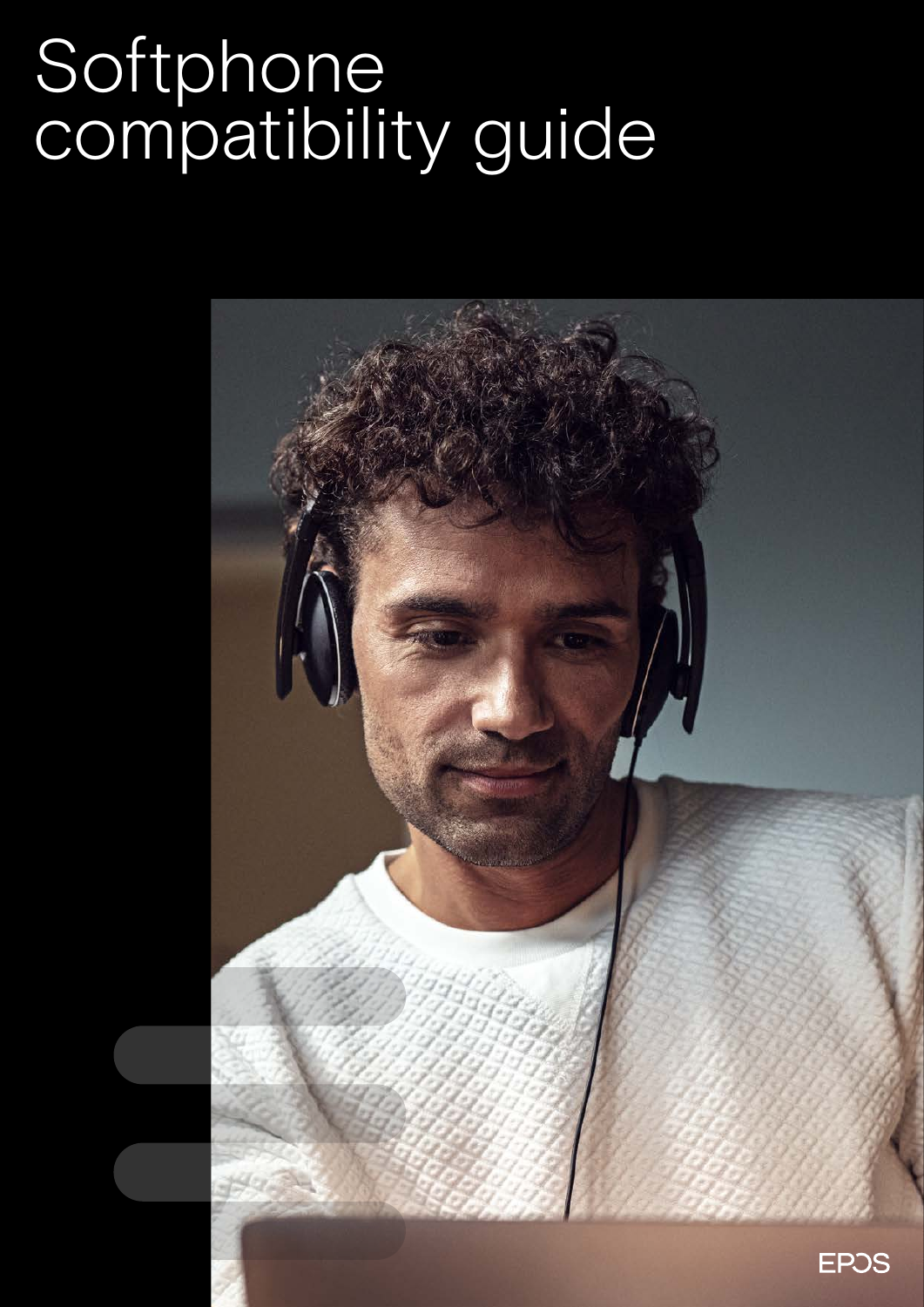## Unified Communications

EPOS works with strategic alliance partners to ensure that our headsets and speakerphones are easy to deploy and are fully compatible with all major Unified Communications platforms and desk phones. EPOS works with strategic alliance partners to ensure that our headsets and speakerphones are easy to deploy and are fully compatible with all major Unified Communications and collaboration as well as contact center platforms and desk phones. Compatibility guide indicates that call control functionality has been is in place either as a plug-and-play or via EPOS Connect.









**BlueJeans** 





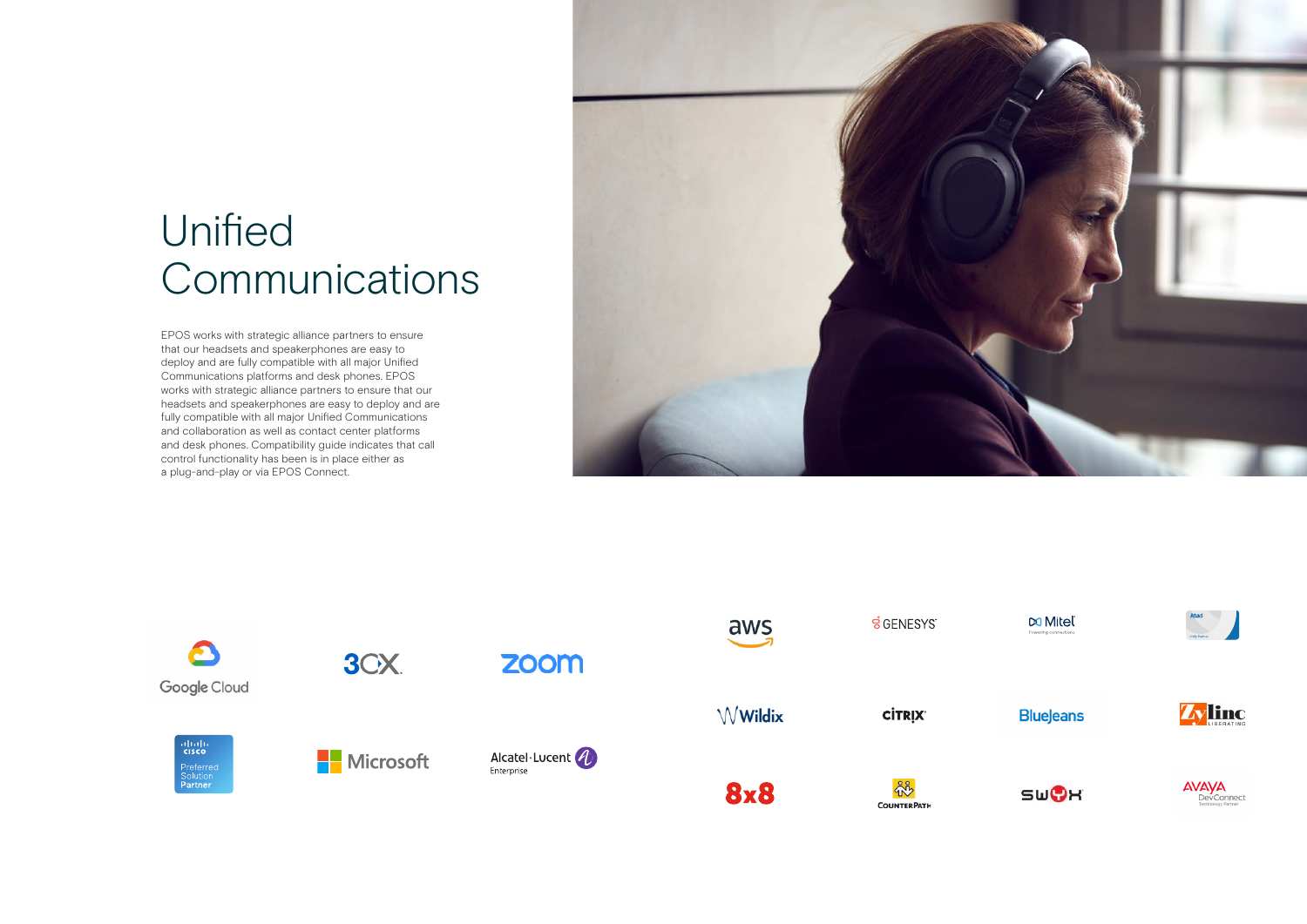## Take control of your call

EPOS offers an extensive range of wired and wireless headset solutions and speakerphones that enable remote call control with the leading softphone brands and Unified Communications solutions. We have developed different solutions to match the requirements from our partners.



#### Audio devices

EPOS headsets and speakerphones can also work as an audio device if the remote call control is not supported for the specific softphone.

#### Plugin download

Our headset software for PC and Mac ensure that your headsets work seamlessly with the leading softphone platforms.

So your headset and speakerphone are always updated with the latest software and you can take full control of the call functions (receive/end calls, adjust volume, mute, etc.) and experience remarkably rich natural sound from the moment you plug in.

For more information about available plugins read more: eposaudio.com/en/us/enterprise/software/plugins

#### Plug-n-Play

EPOS headsets and speakerphones work plug-n-play enabling full call control. No need for any additional installations – just plug in and talk!

#### EPOS Connect

EPOS Connect ensures that EPOS headsets and speakerphones work seamlessly with various leading softphones and give you access to latest firmware updates and personalized settings.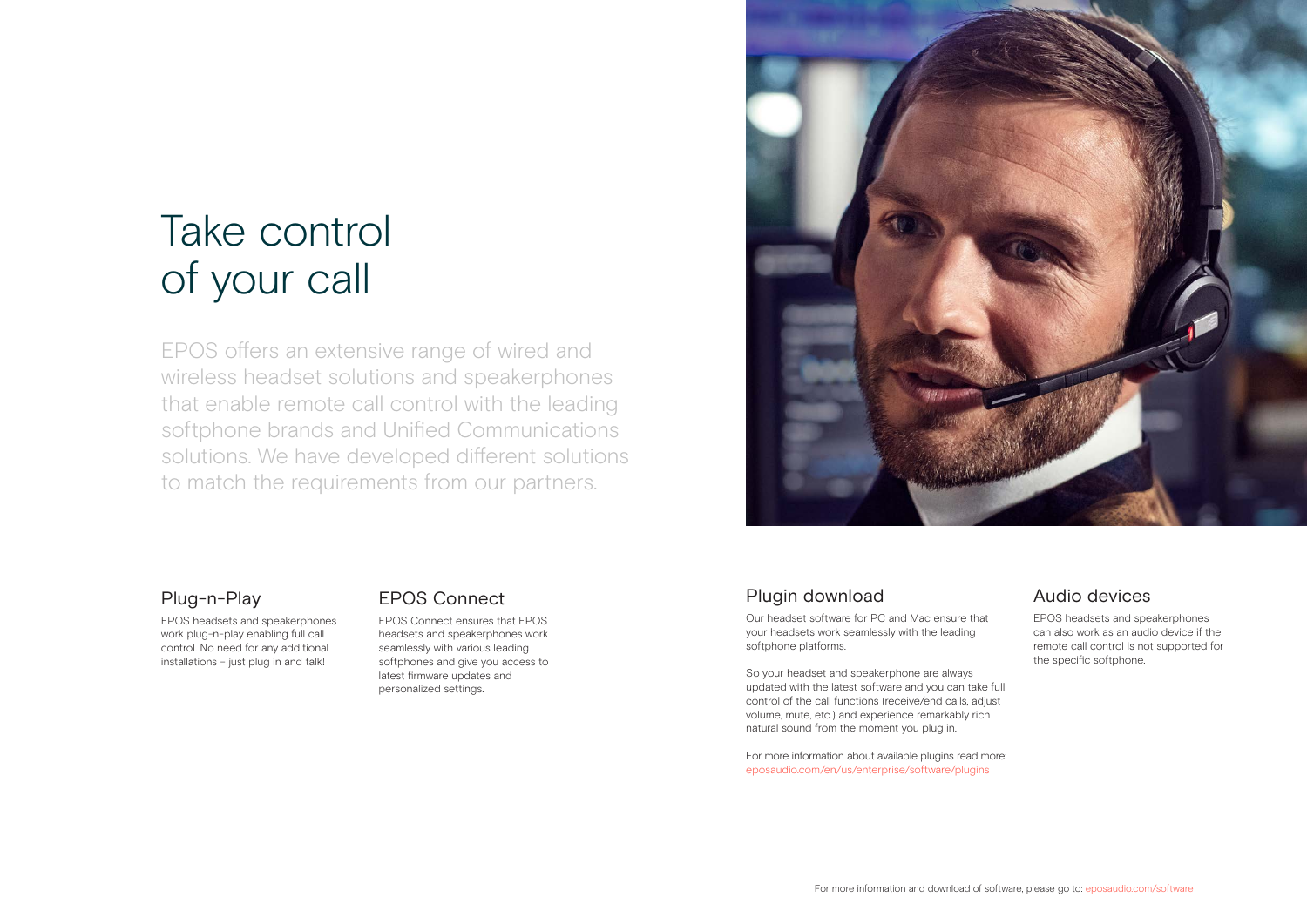EPOS Softphone Compatibility Guide Windows

뜪

### EPOS Softphone Compatibility Guide Windows

Æ



1. Based on EPOS Connect SDK

2. From Cisco Jabber version 11, EPOS headsets and speakerphones have fully integrated call control functionality

3. Based on EPOS Connect SDK. For older versions, the Cisco Jabber plugin can be downloaded at: www.eposaudio.com/software

4. To support dual softphone functionality with Skype for Business, you need to install EPOS Connect

5. EPOS has a total of 6 devices certified: https://devices.amazonaws.com/search?kw=EPOS&page=1

1. The 3CX plugin is available at: www.eposaudio.com/en/us/enterprise/software/plugins 2. EPOS Connect is available at: www.eposaudio.com/en/us/enterprise/software/plugins 3. For more information please visit www.eposaudio.com/en/dk/enterprise/partnerships/strategic-alliance-partners/amazon-connect 4. Genesys WDE plugin is available at: www.eposaudio.com/en/us/enterprise/software/plugins 5. ZyDesk client (running on the user's PC) shall be version 6.9.54.0 or higher 6. www.eposaudio.com/en/dk/enterprise/software/plugins









| <b>Enterprise Softphones</b>                                    | <b>Wireless DECT Series</b>  | Wireless Bluetooth <sup>®</sup> Series | <b>Wired USB Series</b>      | <b>Speakerphone Series</b>   |
|-----------------------------------------------------------------|------------------------------|----------------------------------------|------------------------------|------------------------------|
| 8x8 Virtual Office Desktop<br>ver. 6.7.7 or higher              | (Plug-n-Play)                | (Plug-n-Play)                          | (Plug-n-Play)                | (Plug-n-Play)                |
| Alcatel-Lucent IP desktop<br>softphone vR11.0.66 or higher      | $(Plug-n-Play)^1$            | $(Plug-n-Play)^1$                      | (Plug-n-Play) <sup>1</sup>   | (Plug-n-Play) <sup>1</sup>   |
| Alcatel-Lucent Opentouch<br>Conversation v2.3 or higher         | (Plug-n-Play) <sup>1</sup>   | (Plug-n-Play) <sup>1</sup>             | (Plug-n-Play) <sup>1</sup>   | (Plug-n-Play) <sup>1</sup>   |
| Amazon Chime 4.30 or higher <sup>5</sup>                        | (Plug-n-Play)                | (Plug-n-Play)                          | (Plug-n-Play)                | (Plug-n-Play)                |
| Avaya Aura v7.0.2 or higher                                     | (Plug-n-Play) <sup>1</sup>   | (Plug-n-Play) <sup>1</sup>             | $(Plug-n-Play)^1$            | (Plug-n-Play) <sup>1</sup>   |
| Avaya Communicator for<br>Microsoft Lync v6.4.0.6 or higher     | (Plug-n-Play)                | (Plug-n-Play)                          | (Plug-n-Play)                | (Plug-n-Play)                |
| Broadsoft UC One v21.0<br>or higher                             | (Plug-n-Play)                | (Plug-n-Play)                          | (Plug-n-Play)                | (Plug-n-Play)                |
| Cisco Jabber v11.0 or higher                                    | (Plug-n-Play) <sup>2+3</sup> | (Plug-n-Play) 2+3                      | (Plug-n-Play) <sup>2+3</sup> | (Plug-n-Play) <sup>2+3</sup> |
| Cisco Webex                                                     | (Plug-n-Play)                | (Plug-n-Play)                          | (Plug-n-Play)                | (Plug-n-Play)                |
| innovaphone Software Phone<br>v12r2                             | (Plug-n-Play)                | (Plug-n-Play)                          | (Plug-n-Play)                | (Plug-n-Play)                |
| Microsoft Teams                                                 | (Plug-n-Play)                | (Plug-n-Play)                          | (Plug-n-Play)                | (Plug-n-Play)                |
| Microsoft Teams Room                                            | (Plug-n-Play)                | (Plug-n-Play)                          | (Plug-n-Play)                | (Plug-n-Play)                |
| Mitel MiVoice 2380/1560<br>v4.2.0.0 or higher                   | (Plug-n-Play) <sup>1</sup>   | (Plug-n-Play) <sup>1</sup>             | (Plug-n-Play) <sup>1</sup>   | (Plug-n-Play) <sup>1</sup>   |
| NSoftphone Premium<br>v8.0.0 or higher                          | (Plug-n-Play) <sup>1</sup>   | (Plug-n-Play) <sup>1</sup>             | (Plug-n-Play) <sup>1</sup>   | (Plug-n-Play) <sup>1</sup>   |
| Samwin<br>v7.2.0.1 or higher                                    | (Plug-n-Play) <sup>1</sup>   | (Plug-n-Play) <sup>1</sup>             | (Plug-n-Play) <sup>1</sup>   | (Plug-n-Play) <sup>1</sup>   |
| <b>SAP CCtr</b><br>v7.0 SP3 or higher                           | (Plug-n-Play)                | (Plug-n-Play)                          | (Plug-n-Play)                | (Plug-n-Play)                |
| Skype v 6.3.X.X. to 7.40.0.104                                  | (Plug-n-Play)                | (Plug-n-Play)                          | (Plug-n-Play)                | (Plug-n-Play)                |
| Skype for Business 2015/2016                                    | (Plug-n-Play)                | (Plug-n-Play)                          | (Plug-n-Play)                | (Plug-n-Play)                |
| Starface UCC<br>v6.0.2.12 or higher                             | (Plug-n-Play) <sup>1</sup>   | (Plug-n-Play) <sup>1</sup>             | (Plug-n-Play) <sup>1</sup>   | (Plug-n-Play) <sup>1</sup>   |
| Unify OpenScape<br>v7R1.47.14 or higher                         | (Plug-n-Play) <sup>1</sup>   | (Plug-n-Play) <sup>1</sup>             | (Plug-n-Play) <sup>1</sup>   | (Plug-n-Play) <sup>1</sup>   |
| Unify Circuit Desktop Client for<br>Windows v1.2.2002 or higher | (Plug-n-Play)                | (Plug-n-Play)                          | (Plug-n-Play)                | (Plug-n-Play)                |
| Unify Circuit Web Client for<br>Chrome v1.2.2002 or higher      | (Plug-n-Play)                | (Plug-n-Play)                          | (Plug-n-Play)                | (Plug-n-Play)                |
| Zoom v4.5.4 or higher                                           | (Plug-n-Play) 4              | (Plug-n-Play) 4                        | (Plug-n-Play) 4              | (Plug-n-Play) 4              |

| <b>Enterprise Softphones</b>                                            | <b>Wireless DECT Series</b>                                    | Wireless Bluetooth <sup>®</sup> Series                         | <b>Wired USB Series</b>                                        | <b>Speakerphone Series</b>                                     |
|-------------------------------------------------------------------------|----------------------------------------------------------------|----------------------------------------------------------------|----------------------------------------------------------------|----------------------------------------------------------------|
| <b>3CX Phone</b>                                                        | (Call control                                                  | (Call control                                                  | (Call control                                                  | (Call control                                                  |
| v15 or higher                                                           | with 3CX plugin) <sup>1</sup>                                  | with 3CX plugin) <sup>1</sup>                                  | with 3CX plugin) <sup>1</sup>                                  | with 3CX plugin) <sup>1</sup>                                  |
| 3CX Web Client v16                                                      | (Call control                                                  | (Call control                                                  | (Call control                                                  | (Call control                                                  |
|                                                                         | with EPOS Connect)                                             | with EPOS Connect)                                             | with EPOS Connect)                                             | with EPOS Connect)                                             |
| Alcatel-Lucent Rainbow                                                  | (Call control                                                  | (Call control                                                  | (Call control                                                  | (Call control                                                  |
| v1.55 or higher                                                         | with EPOS Connect) <sup>3</sup>                                | with EPOS Connect) <sup>3</sup>                                | with EPOS Connect) <sup>3</sup>                                | with EPOS Connect) <sup>3</sup>                                |
| Amazon Connect                                                          | (Call control                                                  | (Call control                                                  | (Call control                                                  | (Call control                                                  |
|                                                                         | with EPOS Connect) <sup>3</sup>                                | with EPOS Connect) <sup>3</sup>                                | with EPOS Connect) <sup>3</sup>                                | with EPOS Connect) <sup>3</sup>                                |
| Avaya Equinox                                                           | (Call control                                                  | (Call control                                                  | (Call control                                                  | (Call control                                                  |
| v3.2.2.2 or higher                                                      | with EPOS Connect) <sup>2</sup>                                | with EPOS Connect) <sup>2</sup>                                | with EPOS Connect) <sup>2</sup>                                | with EPOS Connect) <sup>2</sup>                                |
| Avaya Communicator                                                      | (Call control                                                  | (Call control                                                  | (Call control                                                  | (Call control                                                  |
| v2.1.0.69 or higher                                                     | with EPOS Connect) <sup>2</sup>                                | with EPOS Connect) <sup>2</sup>                                | with EPOS Connect) <sup>2</sup>                                | with EPOS Connect) <sup>2</sup>                                |
| Avaya One-X Agent                                                       | (Call control                                                  | (Call control                                                  | (Call control                                                  | (Call control                                                  |
| v2.5.58020.0 or higher                                                  | with EPOS Connect) <sup>2</sup>                                | with EPOS Connect) <sup>2</sup>                                | with EPOS Connect) <sup>2</sup>                                | with EPOS Connect) <sup>2</sup>                                |
| Avaya One-X Communicator                                                | (Call control                                                  | (Call control                                                  | (Call control                                                  | (Call control                                                  |
| v5.2.0.14 or higher                                                     | with EPOS Connect) <sup>2</sup>                                | with EPOS Connect) <sup>2</sup>                                | with EPOS Connect) <sup>2</sup>                                | with EPOS Connect) <sup>2</sup>                                |
| Avaya IX Workplace for Windows                                          | (Call control                                                  | (Call control                                                  | (Call control                                                  | (Call control                                                  |
| v3.7 or higher                                                          | with EPOS Connect) <sup>2</sup>                                | with EPOS Connect) <sup>2</sup>                                | with EPOS Connect) <sup>2</sup>                                | with EPOS Connect) <sup>2</sup>                                |
| Avaya Workplace for Windows                                             | (Call control                                                  | (Call control                                                  | (Call control                                                  | (Call control                                                  |
| v3.12 or higher                                                         | with EPOS Connect) <sup>2</sup>                                | with EPOS Connect) <sup>2</sup>                                | with EPOS Connect) <sup>2</sup>                                | with EPOS Connect) <sup>2</sup>                                |
| Cisco CUCI Lync                                                         | (Call control                                                  | (Call control                                                  | (Call control                                                  | (Call control                                                  |
| v11.6 or higher                                                         | with EPOS Connect) <sup>2</sup>                                | with EPOS Connect) <sup>2</sup>                                | with EPOS Connect) <sup>2</sup>                                | with EPOS Connect) <sup>2</sup>                                |
| Cisco IP Communicator                                                   | (Call control                                                  | (Call control                                                  | (Call control                                                  | (Call control                                                  |
| v8.6.2 or higher                                                        | with EPOS Connect) <sup>2</sup>                                | with EPOS Connect) <sup>2</sup>                                | with EPOS Connect) <sup>2</sup>                                | with EPOS Connect) <sup>2</sup>                                |
| Cisco WebEx Teams - January                                             | (Call control                                                  | (Call control                                                  | (Call control                                                  | (Call control                                                  |
| v41.1.0                                                                 | with EPOS Connect) <sup>2</sup>                                | with EPOS Connect) <sup>2</sup>                                | with EPOS Connect) <sup>2</sup>                                | with EPOS Connect) <sup>2</sup>                                |
| CounterPath X-Lite v4.9.8,                                              | (Call control                                                  | (Call control                                                  | (Call control                                                  | (Call control                                                  |
| Bria X 1.2 and Bria v4.8 or higher                                      | with EPOS Connect) <sup>2</sup>                                | with EPOS Connect) <sup>2</sup>                                | with EPOS Connect) <sup>2</sup>                                | with EPOS Connect) <sup>2</sup>                                |
| Genesys Cloud                                                           | (Call control                                                  | (Call control                                                  | (Call control                                                  | (Call control                                                  |
|                                                                         | with EPOS Connect)                                             | with EPOS Connect)                                             | with EPOS Connect)                                             | with EPOS Connect)                                             |
| Genesys Engage Desktop                                                  | (Call control with                                             | (Call control with                                             | (Call control with                                             | (Call control with                                             |
| Edition v8.5.120.06 or higher                                           | Genesys WDE plugin) <sup>4</sup>                               | Genesys WDE plugin) <sup>4</sup>                               | Genesys WDE plugin) <sup>4</sup>                               | Genesys WDE plugin) <sup>4</sup>                               |
| Genesys PureConnect -<br>Interaction Connect version<br>2019 R3 patch 1 | (Call control with Genesys<br>PureConnect plugin) <sup>6</sup> | (Call control with Genesys<br>PureConnect plugin) <sup>6</sup> | (Call control with Genesys<br>PureConnect plugin) <sup>6</sup> | (Call control with Genesys<br>PureConnect plugin) <sup>6</sup> |
| Mitel MiCollab Desktop client                                           | (Call control                                                  | (Call control                                                  | (Call control                                                  | (Call control                                                  |
| v8.0.3 or higher                                                        | with EPOS Connect) <sup>2</sup>                                | with EPOS Connect) <sup>2</sup>                                | with EPOS Connect) <sup>2</sup>                                | with EPOS Connect) <sup>2</sup>                                |
| Mitel MiCollab Web Client                                               | (Call control                                                  | (Call control                                                  | (Call control                                                  | (Call control                                                  |
| v8.0.15 or higher                                                       | with EPOS Connect) <sup>2</sup>                                | with EPOS Connect) <sup>2</sup>                                | with EPOS Connect) <sup>2</sup>                                | with EPOS Connect) <sup>2</sup>                                |
| Mitel MiCloud Telepo                                                    | (Call control                                                  | (Call control                                                  | (Call control                                                  | (Call control                                                  |
| v4.8.0.3636 or higher                                                   | with EPOS Connect) <sup>2</sup>                                | with EPOS Connect) <sup>2</sup>                                | with EPOS Connect) <sup>2</sup>                                | with EPOS Connect) <sup>2</sup>                                |
| Mitel MiVoice 2380/1560                                                 | (Call control                                                  | (Call control                                                  | (Call control                                                  | (Call control                                                  |
| v4.2.0.0 or higher                                                      | with EPOS Connect) <sup>2</sup>                                | with EPOS Connect) <sup>2</sup>                                | with EPOS Connect) <sup>2</sup>                                | with EPOS Connect) <sup>2</sup>                                |
|                                                                         |                                                                |                                                                |                                                                |                                                                |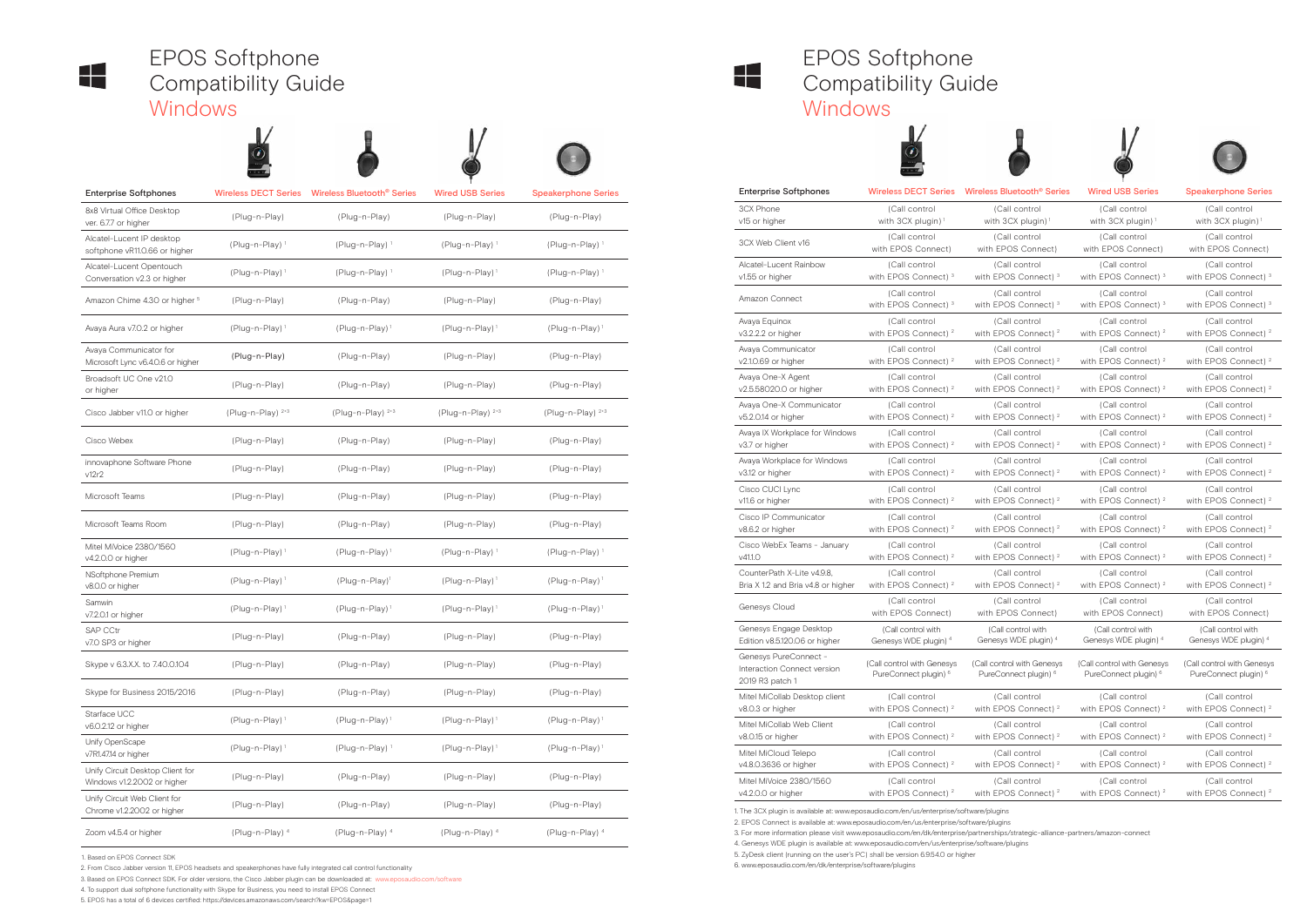| <b>Enterprise Softphones</b>                                    | <b>Wireless DECT Series</b>                      | <b>Wireless Bluetooth<sup>®</sup> Series</b>     | <b>Wired USB Series</b>                          | <b>Speakerphone Series</b>                       |
|-----------------------------------------------------------------|--------------------------------------------------|--------------------------------------------------|--------------------------------------------------|--------------------------------------------------|
| 8x8 Virtual Office Desktop<br>v6.7.7 or higher                  | (Plug-n-Play)                                    | (Plug-n-Play)                                    | (Plug-n-Play)                                    | (Plug-n-Play)                                    |
| Alcatel-Lucent Rainbow<br>v1.55 or higher                       | (Plug-n-Play)                                    | (Plug-n-Play)                                    | (Plug-n-Play)                                    | (Plug-n-Play)                                    |
| Amazon Chime 4.30 or higher                                     | (Plug-n-Play)                                    | (Plug-n-Play)                                    | (Plug-n-Play)                                    | (Plug-n-Play)                                    |
| Avaya Equinox<br>v3.2.2.2 or higher                             | (Call control<br>with EPOS Connect) <sup>1</sup> | (Call control<br>with EPOS Connect) <sup>1</sup> | (Call control<br>with EPOS Connect) <sup>1</sup> | (Call control<br>with EPOS Connect) <sup>1</sup> |
| Avaya Communicator for<br>Microsoft Lync v6.4.0.6 or higher     | (Plug-n-Play)                                    | (Plug-n-Play)                                    | (Plug-n-Play)                                    | (Plug-n-Play)                                    |
| Cisco Jabber<br>v11.7 or higher                                 | (Plug-n-Play)                                    | (Plug-n-Play)                                    | (Plug-n-Play)                                    | (Plug-n-Play)                                    |
| CounterPath X-Lite 4.9.8.<br>Bria X 1.2 and Bria v4.8 or higher | (Call control<br>with EPOS Connect) <sup>1</sup> | (Call control<br>with EPOS Connect) <sup>1</sup> | (Call control<br>with EPOS Connect) <sup>1</sup> | (Call control<br>EPOS Connect) <sup>1</sup>      |
| Genesys PureCloud                                               | (Call control<br>with EPOS Connect)              | (Call control<br>with EPOS Connect)              | (Call control<br>with EPOS Connect)              | (Call control<br>with EPOS Connect)              |
| Microsoft Teams v.1.2.00.22654                                  | (Plug-n-Play)                                    | (Plug-n-Play)                                    | (Plug-n-Play)                                    | (Plug-n-Play)                                    |
| Mitel MiCollab<br>v8.0 or higher                                | (Call control<br>with EPOS Connect) <sup>1</sup> | (Call control<br>with EPOS Connect) <sup>1</sup> | (Call control<br>with EPOS Connect) <sup>1</sup> | (Call control<br>with EPOS Connect) <sup>1</sup> |
| Mitel MiCloud Telepo<br>v4.8.0.3636 or higher                   | (Call control<br>with EPOS Connect) <sup>1</sup> | (Call control<br>with EPOS Connect) <sup>1</sup> | (Call control<br>with EPOS Connect) <sup>1</sup> | (Call control<br>with EPOS Connect) <sup>1</sup> |
| Skype v6.3.X.X. to v7.40.0.104                                  | (Plug-n-Play)                                    | (Plug-n-Play)                                    | (Plug-n-Play)                                    | (Plug-n-Play)                                    |
| Unify Circuit Desktop Client for<br>Windows v1.2.2002 or higher | (Plug-n-Play)                                    | (Plug-n-Play)                                    | (Plug-n-Play)                                    | (Plug-n-Play)                                    |
| Unify Circuit Web Client for<br>Chrome v1.2.2002 or higher      | (Plug-n-Play)                                    | (Plug-n-Play)                                    | (Plug-n-Play)                                    | (Plug-n-Play)                                    |

EPOS Headset Compatibility Guide is a tool to help you find EPOS solutions (headsets and/or connectors) that works with your device(s).

Do you need help choosing, or need assistance setting up your product? If so, please visit:

eposaudio.com/compatibility-guide









1. EPOS Connect for Mac (HeadSetup) is available at: www.eposaudio.com/software

#### **Compatibility**

| <b>Enterprise Softphones</b>  | <b>Wireless DECT Series</b>       | Wireless Bluetooth <sup>®</sup> Series | <b>Wired USB Series</b>           | <b>Speakerphone Series</b>        |
|-------------------------------|-----------------------------------|----------------------------------------|-----------------------------------|-----------------------------------|
| Mitel MiCollab Desktop client | (Call control                     | (Call control                          | (Call control                     | (Call control                     |
| v8.0.3 or higher              | with EPOS Connect) <sup>1</sup>   | with EPOS Connect) <sup>1</sup>        | with EPOS Connect) <sup>1</sup>   | with EPOS Connect)                |
| Mitel MiCollab Web Client     | (Call control                     | (Call control                          | (Call control                     | (Call control                     |
| v8.0.15 or higher             | with EPOS Connect) <sup>1</sup>   | with EPOS Connect) <sup>1</sup>        | with EPOS Connect) <sup>1</sup>   | with EPOS Connect)                |
| Mitel MiCloud Telepo          | (Call control                     | (Call control                          | (Call control                     | (Call control                     |
| v4.8.0.3636 or higher         | with EPOS Connect) <sup>1</sup>   | with EPOS Connect) <sup>1</sup>        | with EPOS Connect) <sup>1</sup>   | with EPOS Connect)                |
| Octopus NetPhone              | (Call control                     | (Call control                          | (Call control                     | (Call control                     |
| v10.30.2092.0 or higher       | with EPOS Connect) <sup>1</sup>   | with EPOS Connect) <sup>1</sup>        | with EPOS Connect) <sup>1</sup>   | with EPOS Connect)                |
| Pascom UC client              | (Call control                     | (Call control                          | (Call control                     | (Call control                     |
| v17.09 or higher              | with EPOS Connect) <sup>1</sup>   | with EPOS Connect) <sup>1</sup>        | with EPOS Connect) <sup>1</sup>   | with EPOS Connect)                |
| Swyxlt!                       | (Call control                     | (Call control                          | (Call control                     | (Call control                     |
| v10.30.2114.0 or higher       | with EPOS Connect) <sup>1</sup>   | with EPOS Connect) <sup>1</sup>        | with EPOS Connect) <sup>1</sup>   | with EPOS Connect)                |
| ShoreTel Communicator         | (Call control                     | (Call control                          | (Call control                     | (Call control                     |
| v14.2 or higher               | with EPOS Connect) <sup>1</sup>   | with EPOS Connect) <sup>1</sup>        | with EPOS Connect) <sup>1</sup>   | with EPOS Connect)                |
| Zylinc Attendant Console      | (Call control                     | (Call control                          | (Call control                     | (Call control                     |
| v6.0 u3 or higher             | with EPOS Connect) <sup>1+2</sup> | with EPOS Connect) <sup>1+2</sup>      | with EPOS Connect) <sup>1+2</sup> | with EPOS Connect) <sup>1+2</sup> |
| Zylinc Service Center         | (Call control                     | (Call control                          | (Call control                     | (Call control                     |
| v6.0 u3 or higher             | with EPOS Connect) <sup>1+2</sup> | with EPOS Connect) <sup>1+2</sup>      | with EPOS Connect) <sup>1+2</sup> | with EPOS Connect) <sup>1+2</sup> |
| <b>Zylinc Contact Center</b>  | (Call control                     | (Call control                          | (Call control                     | (Call control                     |
| v6.0 u3 or higher             | with EPOS Connect) <sup>1+2</sup> | with EPOS Connect) <sup>1+2</sup>      | with EPOS Connect) <sup>1+2</sup> | with EPOS Connect) <sup>1+2</sup> |

### EPOS Softphone Compatibility Guide Windows

### EPOS Softphone Compatibility Guide Mac

 $\frac{1}{2}$ 



1. EPOS Connect is available at www.eposaudio.com/software

2. ZyDesk client (running on the user's PC) shall be version 6.9.54.0 or higher